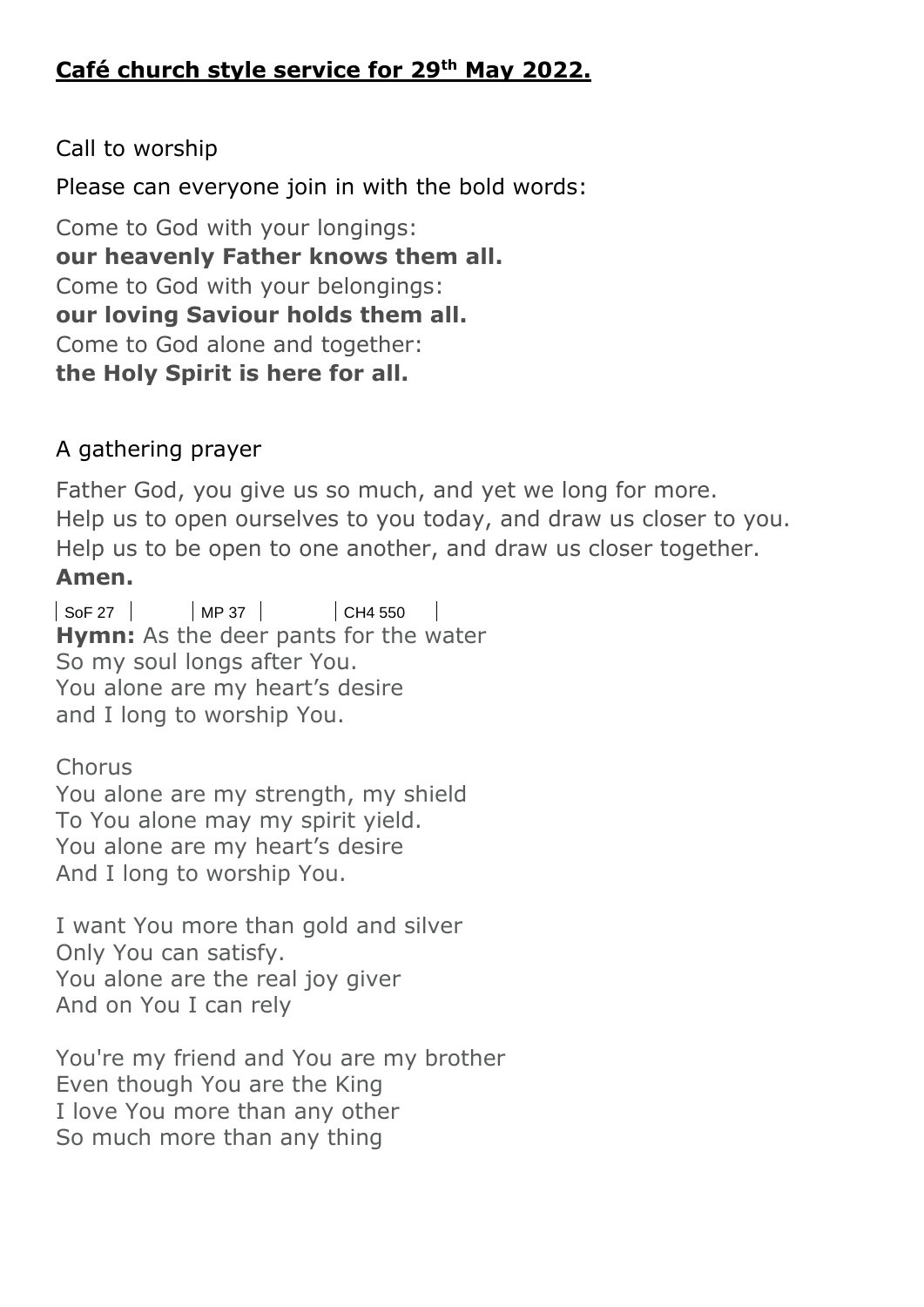### Summer's coming!

- PowerPoint pictures what's coming soon?
- Today we hear about Jesus coming soon, and we explore feelings of longing, and the need to feel we belong and are loved – which, whether we can see the signs or not, we are in Jesus.



### **Questions**

• What aspects of longing can you find in the painting?

- How does it feel to belong?
- How can we share God's

invitation so that all can feel part of things/belong?

#### **Share the Word**

Can you think of stories you know that begin, 'Once upon a time...'. If you had to write the story of their lives starting with those words, what would come next? The Bible tells a very big story of God's very big love for the world, and it begins with something like 'Once upon a time…'. can anyone remember what the first words of the story are – i.e. from the beginning of Genesis. They are, of course (with slight variations according to the translation): 'In the beginning, God created the heavens and the earth...'. So, how does the story end? (Invite people to offer suggestions). Today's reading takes us to the very end of the story – which, it says, is still to come!

### **Revelation 22.12-14,16-17,20-21**

### **Hymn: Offering during this hymn**

1 And can it be that I should gain An int'rest in the Saviour's blood? Died He for me, who caused His pain? For me, who Him to death pursued? Amazing love! how can it be That Thou, my God, should die for me?

Refrain: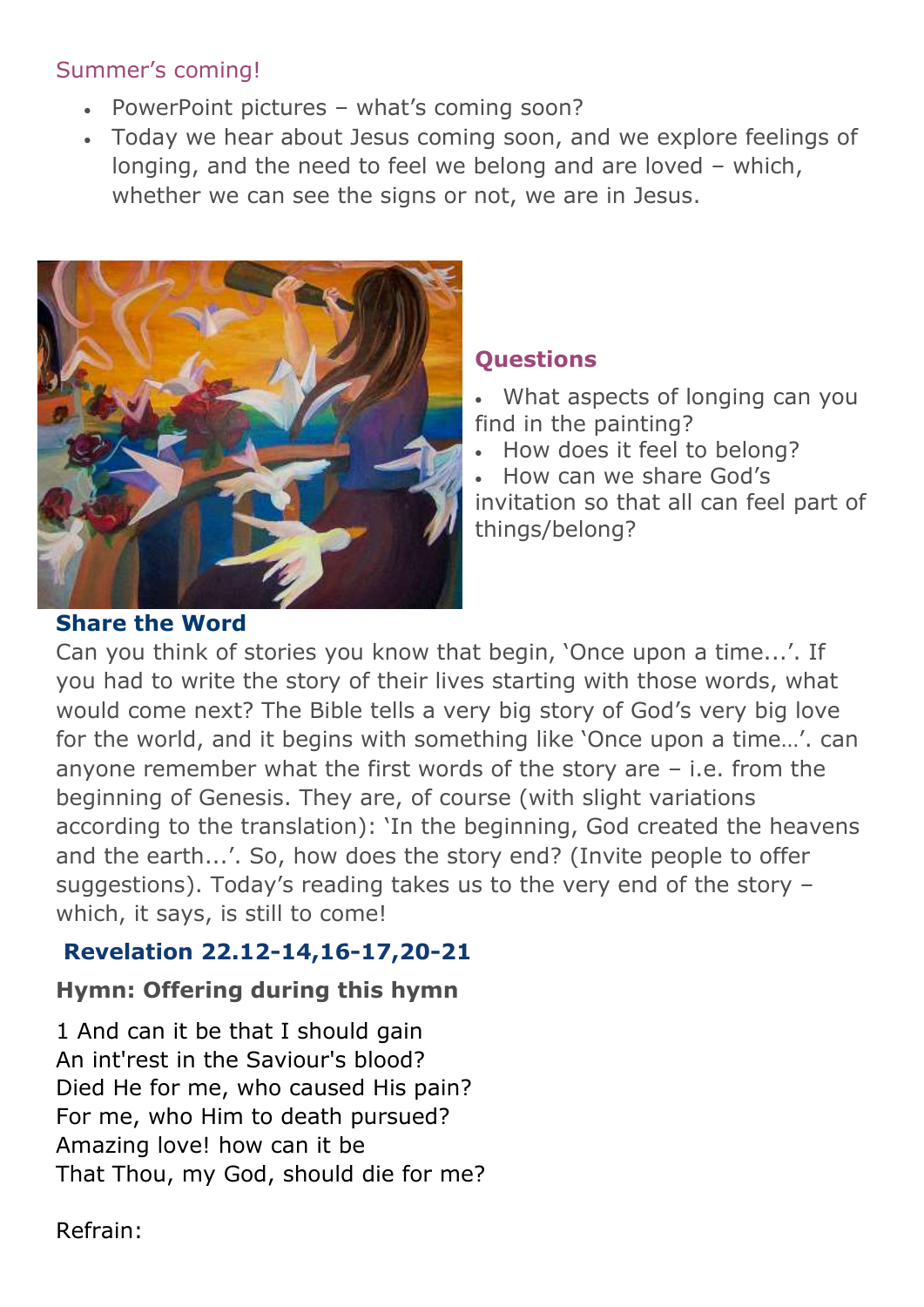Amazing love! how can it be That Thou, my God, should die for me!

2 'Tis mystery all! Th'Immortal dies! Who can explore His strange design? In vain the firstborn seraph tries To sound the depths of love divine! 'Tis mercy all! let earth adore, Let angel minds inquire no more. [Refrain]

3 He left His Father's throne above, So free, so infinite His grace; Emptied Himself of all but love, And bled for Adam's helpless race; 'Tis mercy all, immense and free; For, O my God, it found out me. [Refrain]

4 Long my imprisoned spirit lay Fast bound in sin and nature's night; Thine eye diffused a quick'ning ray, I woke, the dungeon flamed with light; My chains fell off, my heart was free; I rose, went forth and followed Thee. [Refrain]

5 No condemnation now I dread; Jesus, and all in Him is mine! Alive in Him, my living Head, And clothed in righteousness divine, Bold I approach th'eternal throne, And claim the crown, through Christ my own. [Refrain]

Often, when we pray, we forget that we are just talking to God, and when we talk to anyone it's only a conversation if we allow time for them to respond and talk to us. Now let's be very quiet as we try to hear what God wants…for us…or for our church. If you can't hear anything, can you imagine what God might want for us, both individually and as a church family?

Let's listen to Jesus' prayer now;

### **Rachel reads John 17.20-26**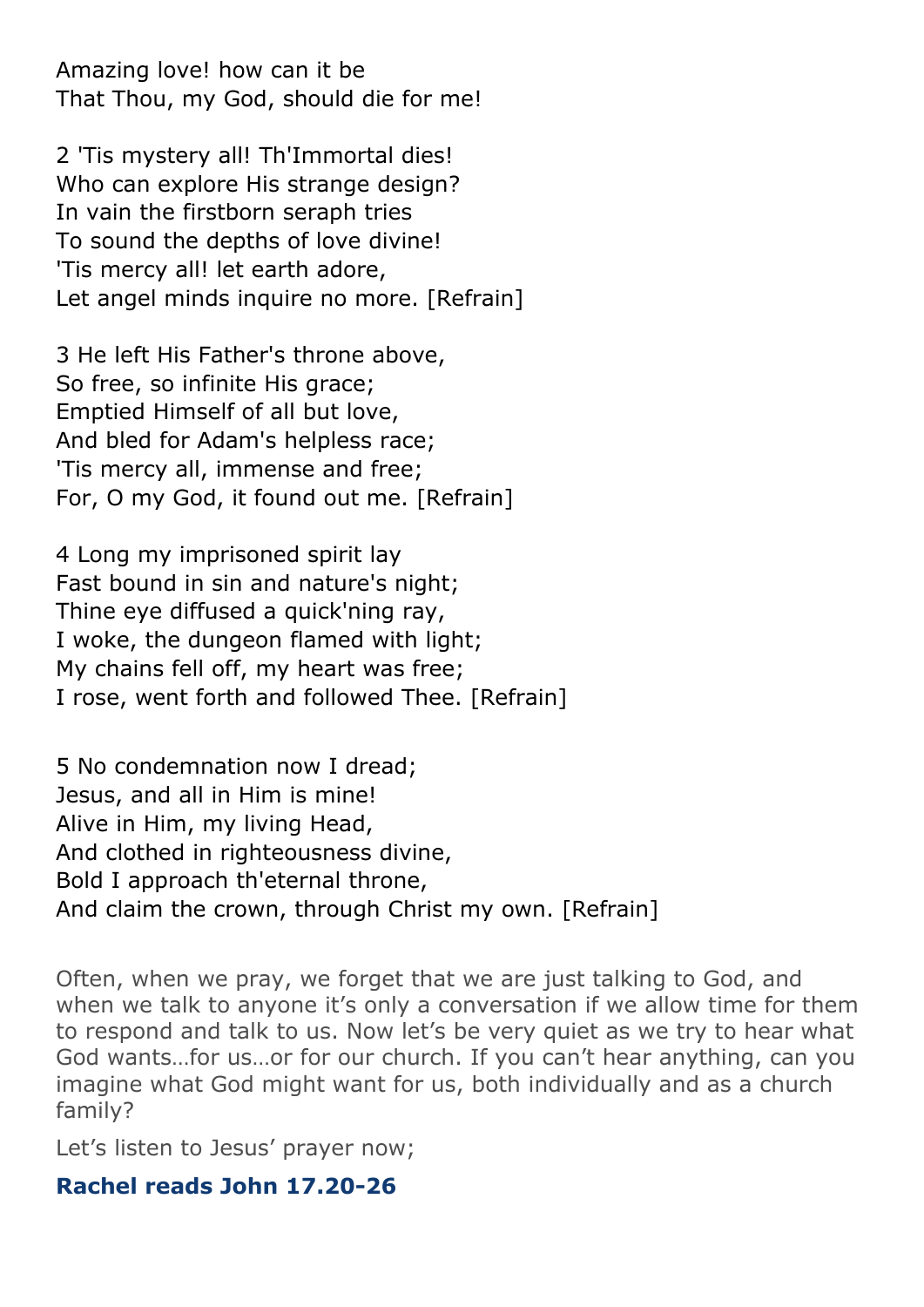# **Offering**

# **An activity to explore our longing for Jesus' coming**

**You will need:** paper plates, coloured pens.

- Using the paper plates and coloured pens can you make a pie chart of your life, slicing the 'pie' (i.e. the plate) so that each segment represents a role or relationship, an activity or an area of your life. The size of the segment could represent its relative importance in your life, but it doesn't matter – you should do whatever makes sense to you.
- When you have finished, think about how comfortable or uncomfortable you are with the idea of Jesus as Lord of each area of those segments of your life.

# **A prayer of confession**

Your call to the very first disciples, Lord, was 'Come, follow me.' We follow you today, Lord.

But sometimes we can fall out of step with you.

Our longing to walk closely with you

can get hijacked by our longing to belong to the 'in crowd' of the moment.

And our behaviour makes us poor witnesses for you.

Lord, we are sorry; help us to live unselfishly.

At times our words may not be nice and we're at fault of quarrelling with one another. Lord, we are sorry; help us to live in unity.

Sometimes fear of the consequences of speaking out and sharing of you can silence us. Lord, we are sorry; strengthen our faith.

Help us to make the most of every opportunity. To be better witnesses for you so that others will come and know the love and joy of belonging to your family. Amen.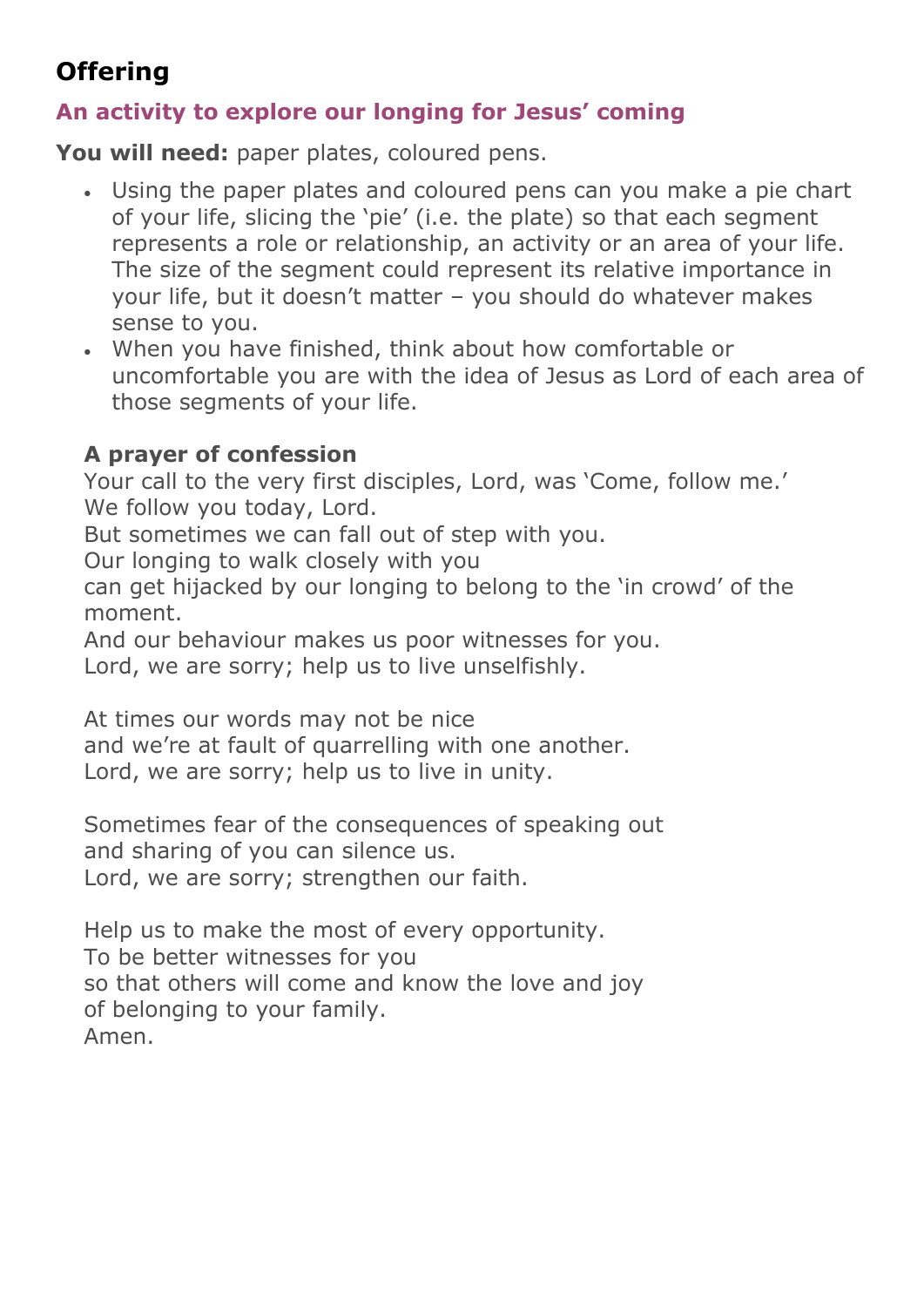### Hymn: **Be Still And Know That I Am God**

 $|S$  oF 41 | JP 22 | MP 48 | | CH4 755  $\mathcal{L}$ 

Be still and know That I am God, Be still and know That I am God, Be still and know That I am God.

I am the Lord That healeth thee I am the Lord That healeth thee I am the Lord That healeth thee

In thee, O Lord I put my trust In thee, O Lord I put my trust In thee, O Lord I put my trust.

### **Celebrating our belonging together**

**You will need:** A5 paper, crayons or coloured pens, glue sticks, several large sheets of paper headed 'We belong to Jesus'.

- If Jesus is the Alpha and the Omega, the A-to-Z of everything, then whatever letter our name begins with, we can belong to him.
- I invite you to draw an outline of your initial, decorate it and cut it out.
- Before you leave today, please stick your initial onto the large sheet of paper.

We will now pray for each other and the world in our **prayers of intercession.**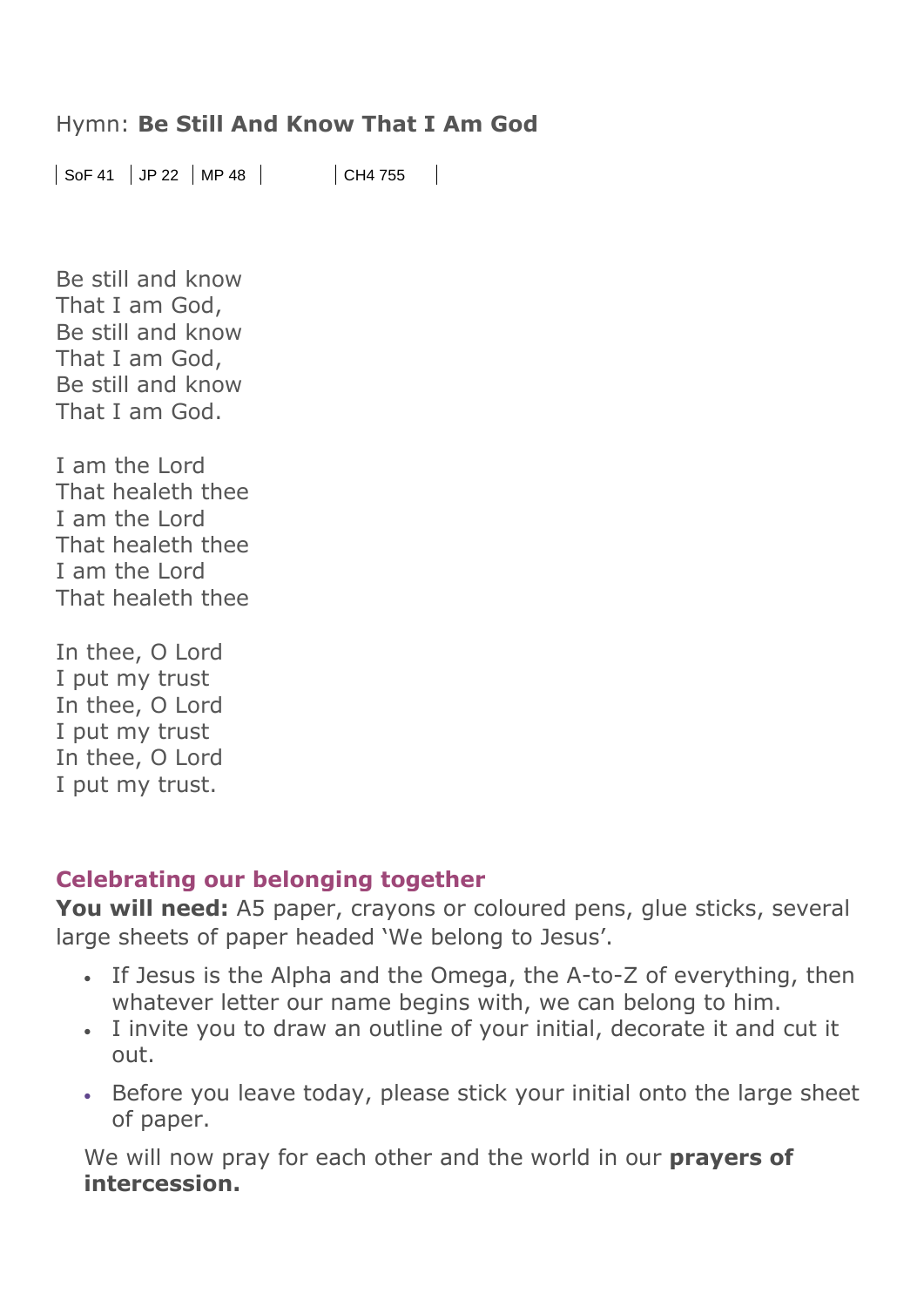Loving God, we so long for the world to be at peace – but war rages on. So, we pray today for those who live in war zones, especially in Ukraine where the battles are increasing and the casualties are rising, but also for those places that have slipped out of the news but where fighting continues. We pray for all who have had to leave their homes as a consequence of war and cruelty.

Lord Jesus, come into our world afresh

and turn longing and fear into belonging and peace.

# **Amen.**

- Compassionate God, we long for our children and schools to be safe and our hearts are breaking at the tragedy in Texas. We pray for those who have been killed and injured, for children and teachers traumatised by the shooting, for grieving families, for the emergency services and for those entrusted with the making of gun laws.
- Lord Jesus, come into our world afresh and turn longing and loss into belonging and comfort. **Amen.**
- Generous God, we so long for every child to be fed and for every community to do well – but hunger and poverty scar the lives of so many. We pray for those turning to violence and crime to get what they need, for those protesting and campaigning and for the places where there is civil unrest due to the cost of living. We pray for a fair sharing of the earth's resources, and for decent farming practices and trade deals.
- Lord Jesus, come into our world afresh and turn longing and shortage into belonging and plenty. **Amen.**
- Wise God, we pray for politicians and those in power, for our own government, for the newly elected government in Australia. We pray for those engaged in diplomacy across the family of nations, and for all those who abuse power. We pray for transparency and accountability for all those who hold public office.
- Lord Jesus, come into our world afresh and turn longing and power into belonging and servanthood. **Amen.**
- Living God, we pray for your church around the world and in this place. We long to see your kingdom come, and we ask that you will use us to be your hands and feet and voice, wherever there is need or isolation or grief. We pray you will help us to be good stewards of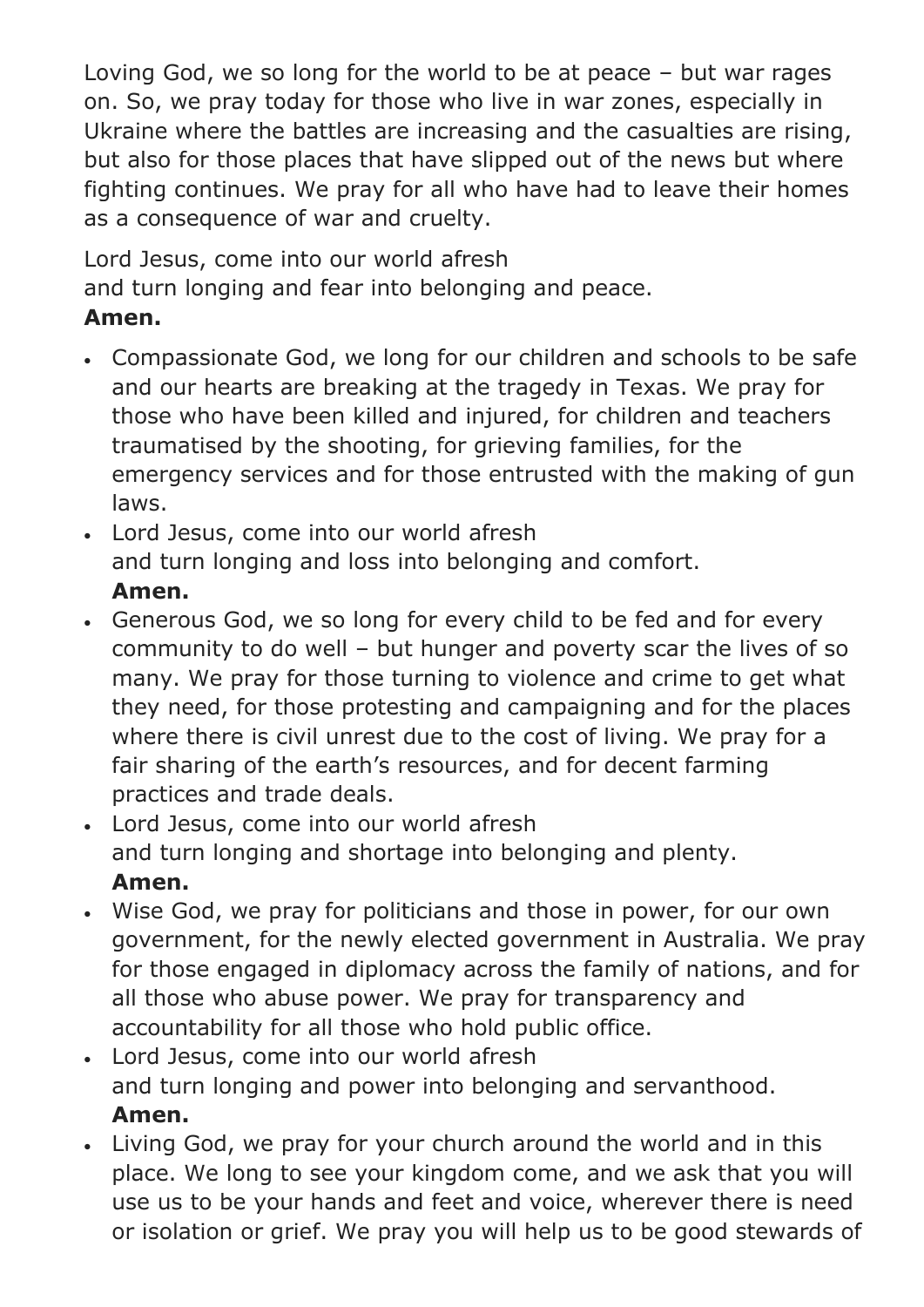your creation, good listeners where people are struggling, and good companions where people are searching for you.

• Lord Jesus, come into our world afresh and turn longing and loneliness into belonging and fellowship. **Amen. Come Lord Jesus. Come soon**.

### **A group discussion**

### **Helping people feel that they belong.**

- Working in groups, share and discuss experiences of belonging or not – e.g. how did you feel when you moved to a new area, or went to a new school or place of work, or visited a new church? What did other people do that helped or hindered you on your journey to belonging?
- Next, reflect together on who might find it hard to belong to your church – e.g. because of their age, marital status, ethnicity or disability (but do not limit it to this list). Why would it be hard for them? What could you do as an individual, or as a church community, to make people feel more welcome as visitors, and to feel that they belong more quickly if they decide to join you?

#### **Hymn: Father God I wonder**

SoF 92 MP<br>128 CH4 186

Father God, I wonder how I managed to exist

Without the knowledge of Your parenthood and Your loving care

But now I am Your child, I am adopted in Your family

And I can never be alone

'Cause Father God, You're there beside me

I will sing Your praises I will sing Your praises I will sing Your praises Forever more I will sing Your praises I will sing Your praises I will sing Your praises Forever more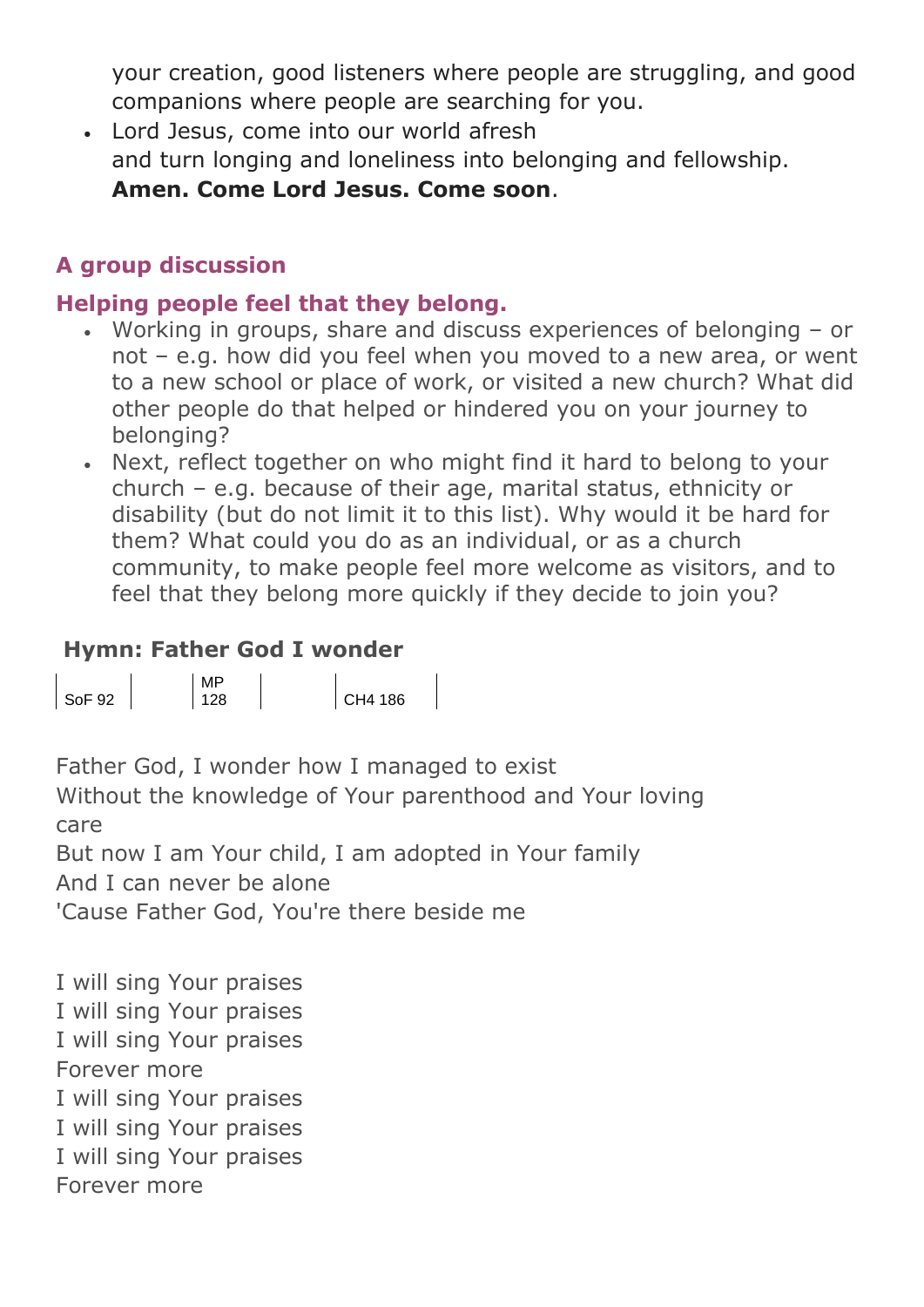### **Exploring the significance of being 'first' or 'last'.**

- With the people on your table can you list from  $1<sup>st</sup>$  to last everyone according to age; then alphabetically; by height; by favourite colour from the rainbow (Red, orange, yellow, green, blue, indigo, violet); by birthday in the month; by number of legs in your household including pets; (can you think of other ways?) How does it feel to be first or last?
- Wherever you are in the line, including first or last, Jesus stands beside you. Sometimes people on the edges, the fringes, do not feel that they belong – or not fully. So, as we reflect together on this simple experience of belonging in different ways, who might feel that they are on – or even beyond, if that were possible – the edges of our local church or community? Given that such feelings are unlikely to come from nowhere, and inequalities are seldom random, what can we do to address them?

Prayer: Lord Jesus, we belong to you.

Thank you that you have brought us together as one family. We thank you for each person gathered here. We pray, too, for those who do not know you, that we would share your invitation to belong, with them. **Amen.**

Hymn;

# **God's people aren't super brave super heroes**

God's people aren't super brave super heroes They don't have muscles from their heads to their toes They're not gladiators, that's easy to see In fact, it's amazing, they're just like you and me.

Sometimes scared, shaking and a' shivering But let's realise, we've got God on our side, And He can do, absolutely anything (Repeat X 2 from top)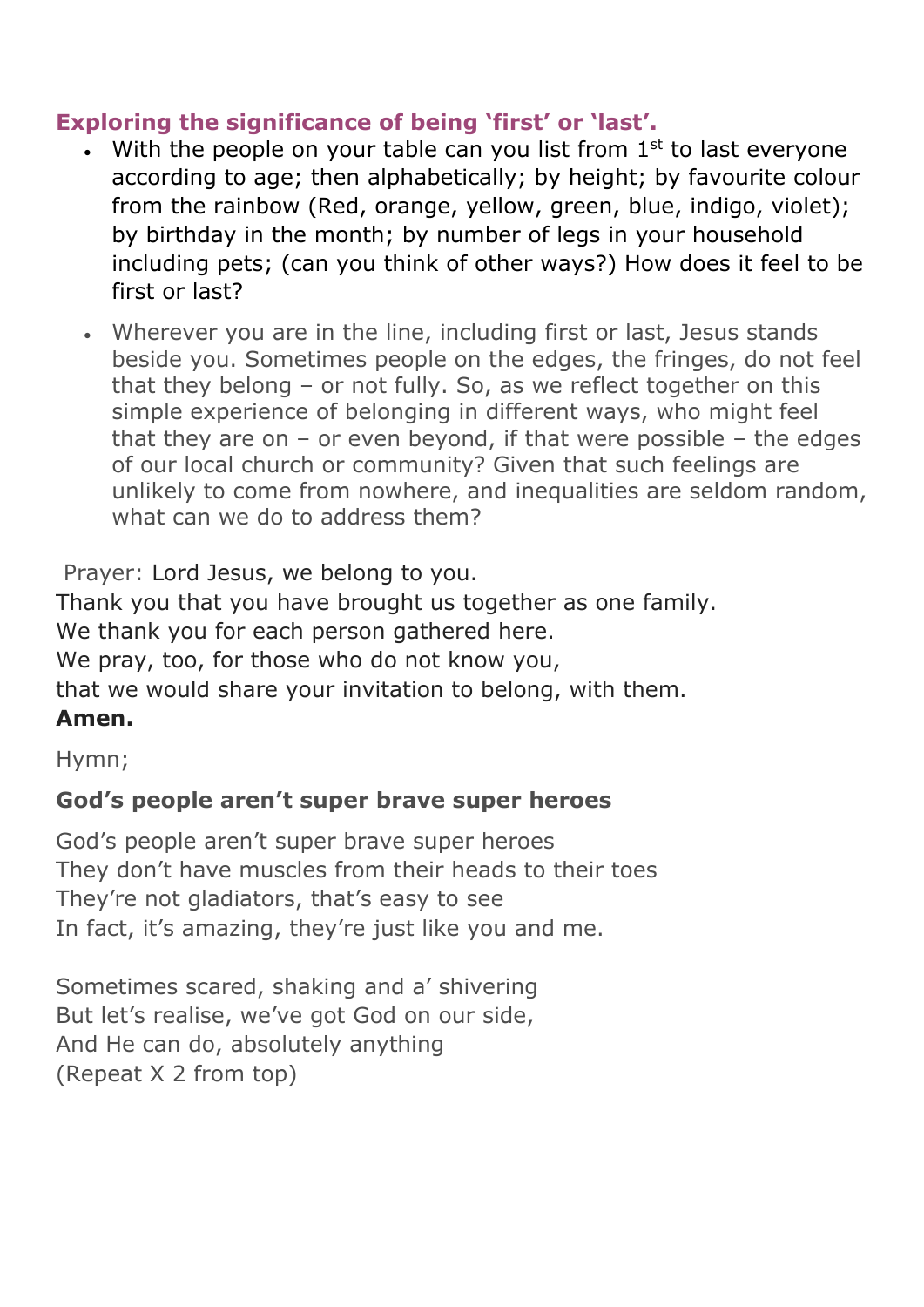# **A simple worship activity**

### **Responding to Jesus' invitation.**

• Looking at the table of Jesus invitations to 'Come' notice which one(s) seems to speak to you and, why. Allow several minutes for this.

If you feel comfortable doing so, you might like to discuss and pray with each other.

| Come, follow me                | Come and offer your gift   Come to me     |                                           |
|--------------------------------|-------------------------------------------|-------------------------------------------|
| Come to the<br>wedding banquet | Come and share your<br>master's happiness | Come, you who are<br>blessed by my Father |
| Come with me                   | Come and be healed                        | Come, for everything is<br>now ready      |
| Come down<br>immediately       | Come, and you will see                    | Come to me to have life                   |
| Come to me and<br>drink        | Come out!                                 | Come in                                   |
| Come now                       | Come at once!                             |                                           |

### Go with God

• Using the sticky labels and pens. work in twos or threes, and create for each other a simple badge with a picture or symbol to show they belong to Jesus, or to your church family. Think about what you have explored in today's worship as you do this. Exchange badges and wear them when you return home!

### Two hymns back-to-back: **Come on and celebrate**

 $S$ oF 73  $\vert$  MP 99  $\vert$ 

Come on and celebrate His gift of love we will celebrate The Son of God who loved us And gave us life We'll shout your praise O King You give us joy nothing else can bring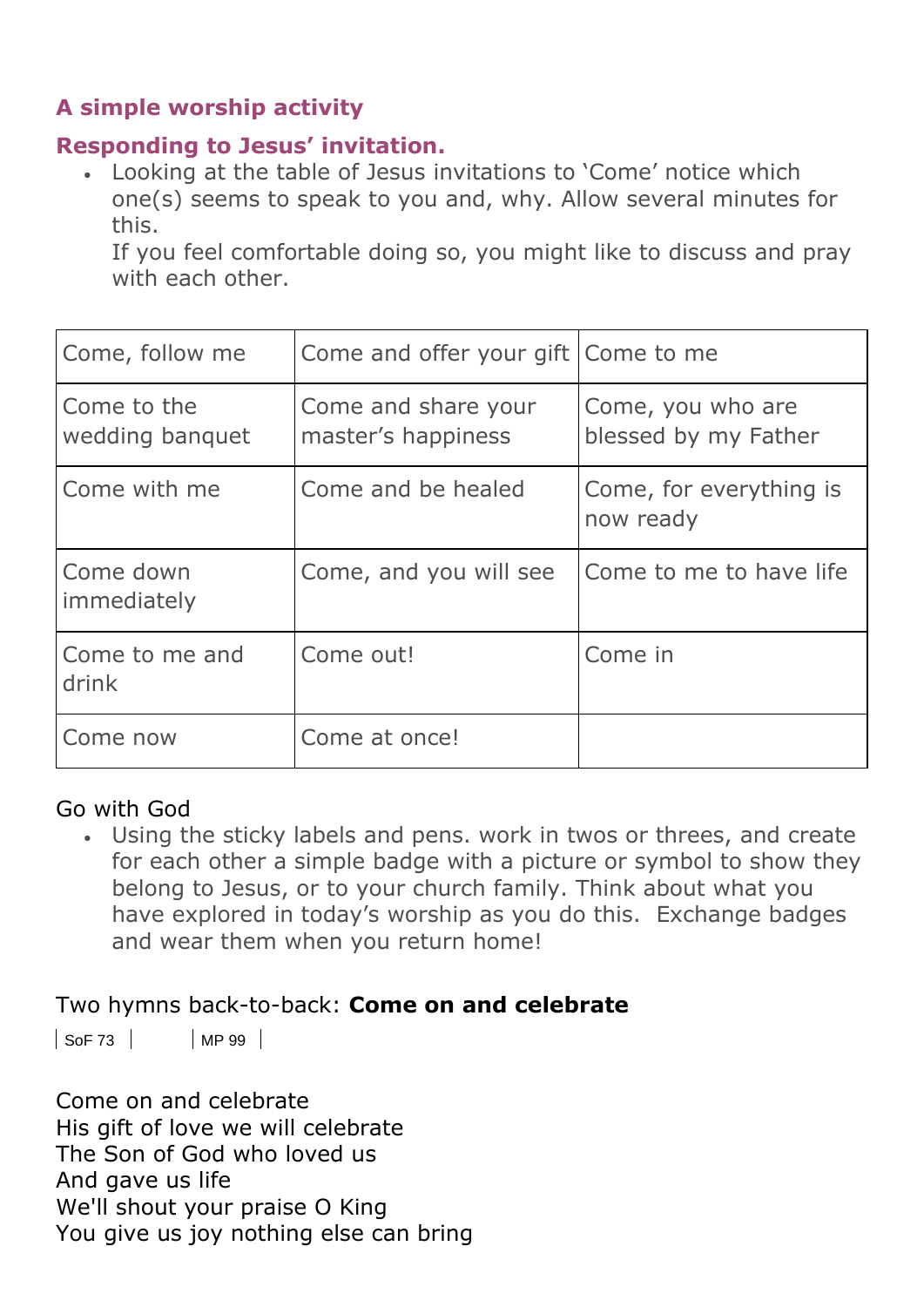We'll give to You our offering In celebration praise

Come on and celebrate Celebrate, celebrate and sing Celebrate and sing to the King Celebrate and sing to the King

### **Jesus put this song into our hearts**

SoF 299 MP<br>376  $\overline{\phantom{a}}$ CH4 692

Jesus Put This Song Into Our Hearts Jesus Put This Song Into Our Hearts It's A Song Of Joy No One Can Take Away Jesus Put This Song Into Our Hearts.

Jesus Taught Us How To Live In Harmony Jesus Taught Us How To Live In Harmony Different Faces, Different Races, He Made Us One Jesus Taught Us How To Live In Harmony.

Jesus Taught Us How To Be A Family Jesus Taught Us How To Be A Family Loving One Another With The Love That He Gives Jesus Taught Us How To Be A Family.

Jesus Turned Our Sorrow Into Dancing Jesus Turned Our Sorrow Into Dancing Changed Our Tears Of Sadness Into Rivers Of Joy Jesus Turned Our Sorrow Into A Dance.

### A sending out prayer

Lord, we have come together, and now you send us out with your blessing. As we go out, **come, Lord Jesus!** As we go home, come, Lord Jesus! As we go to work, school or college, **come, Lord Jesus!** Wherever we are,